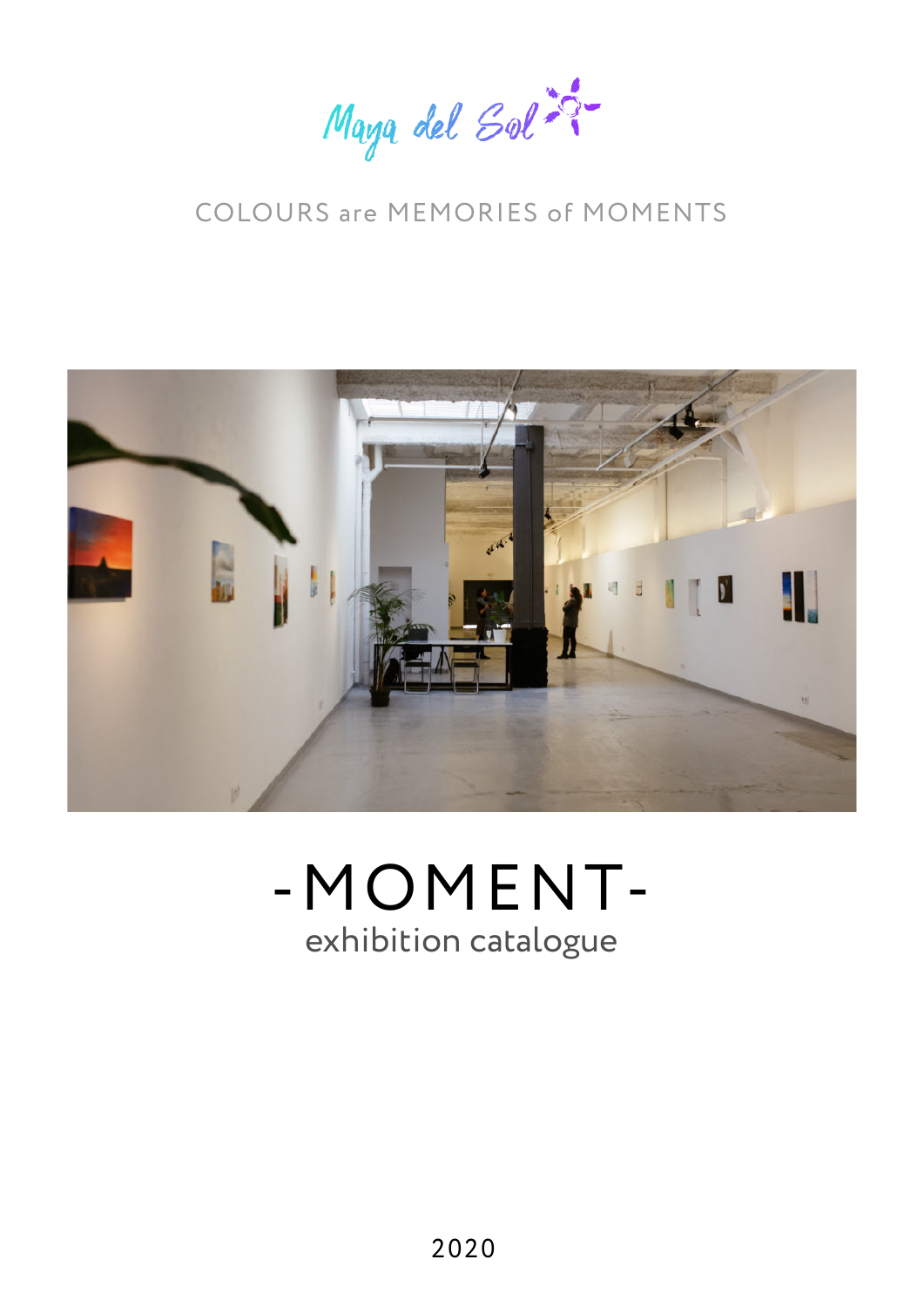#### -MOMENT-



oil on canvas, 40\*30 2012, Ukraine First

700€



oil on canvas, 35\*27 2020, Spain Red

340€



oil on canvas, 41\*24 2018, Spain Lavander stargazing

Painting is already in someone's private collection



oil on canvas, 25\*30 2012, Ukraine Boy

Painting is already in someone's private collection



oil on canvas, 25\*35 2016, Ukraine This is the end

340€



oil on canvas, 20\*30 2013, Ukraine Tibet

Painting is already in someone's private collection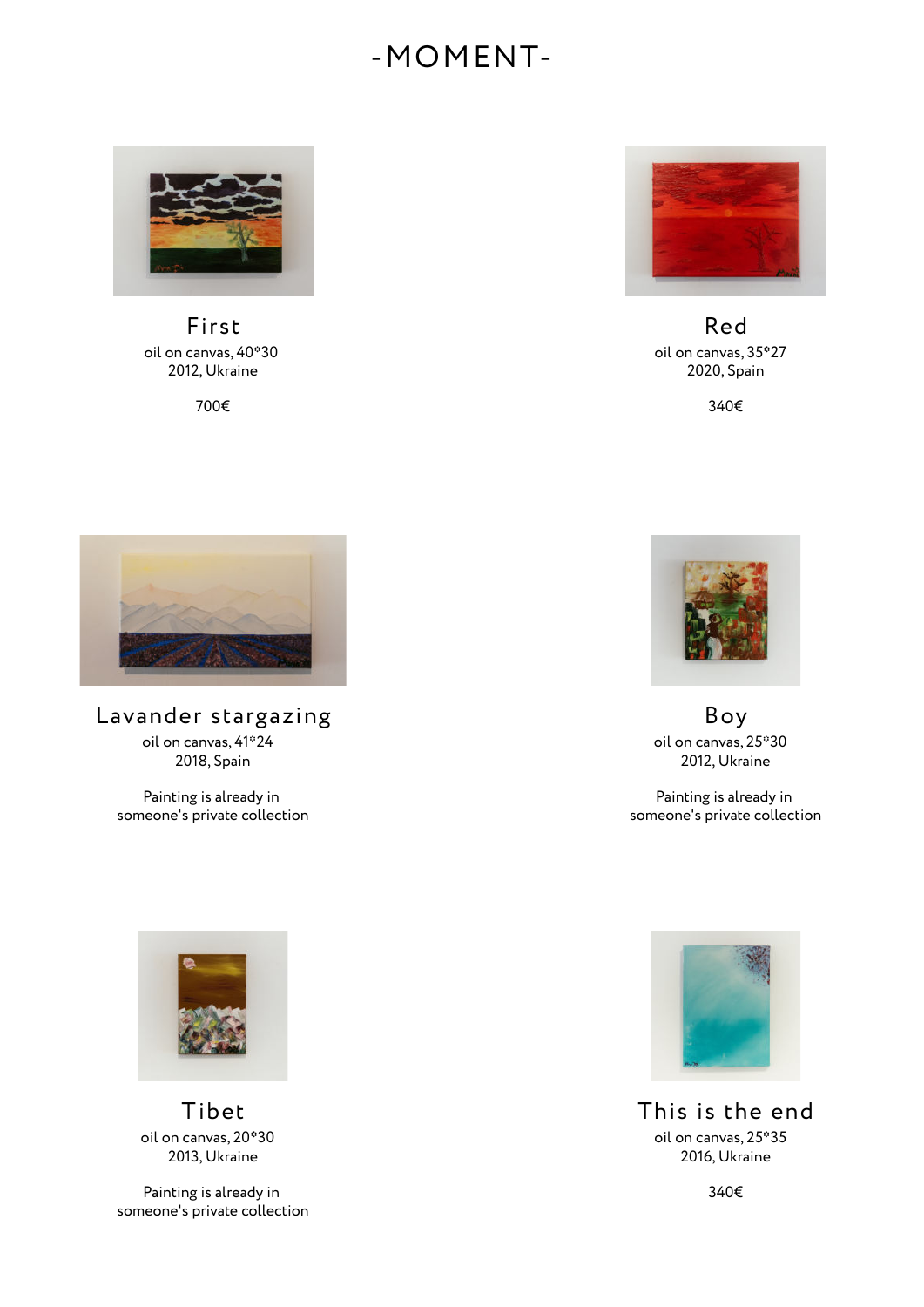

oil on canvas, 20\*30 2015, Poland Resurrection

320€



oil on canvas, 45\*35 2013, Ukraine Monk

Painting is already in someone's private collection



oil on canvas, 40\*20 2015, Poland Who is it?

340€



oil on canvas, 30\*30 2018, Spain Peace of mind

500€



oil on canvas, 40\*50 2013, Ukraine Summer time sadness

> Painting is already in someone's private collection



oil on canvas, 35\*30 2012, Ukraine Havana sunset

Painting is already in someone's private collection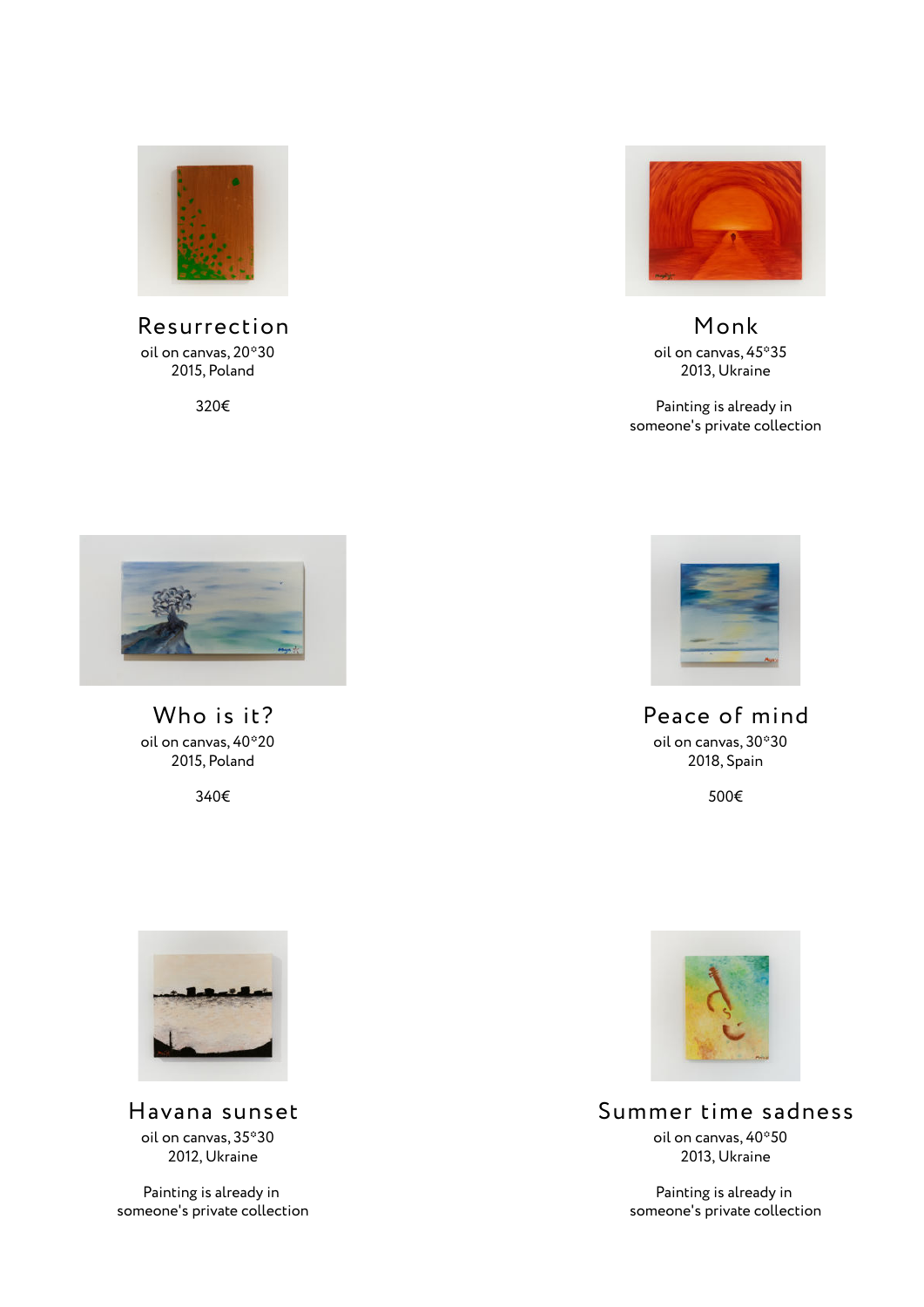

oil on canvas, 50\*40 2013, Ukraine Moon

500€



#### oil on canvas, 30\*40 What to do next?

2015, Poland

600€



oil on canvas, 50\*30 2014, Ukraine Ararat

280€



oil on canvas, 46\*55 2020, Spain Cactus

600€



acrylic on canvas, 35\*35 2018, Spain I've lost my patience

280€



oil on canvas,  $41^\circ 33$ 2017, Spain Free

280€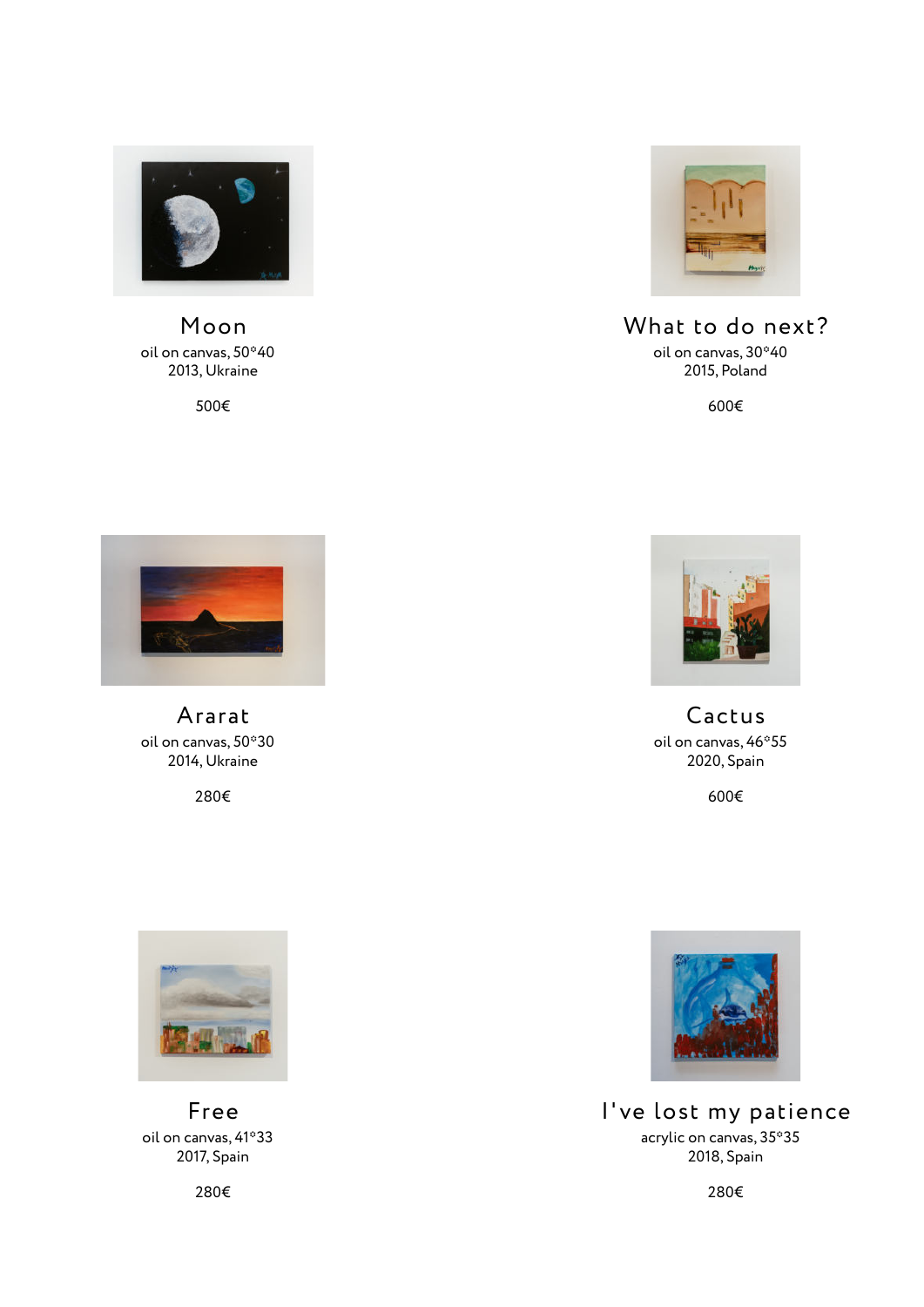

oil on canvas, 33\*46 2020, Spain Minimalism

280€



oil on canvas, 25\*45 2013, Ukraine Back to life

300€



oil on canvas, 30\*40 2012, Ukraine Emptiness

600€



oil on canvas, 30\*40 2018, Spain Sunrise

280€



oil on canvas,  $30^{\circ}40$ 2012, Ukraine Moon

600€



oil on canvas, 27\*41 2018, Spain Things we can't aford

> Painting is already in someone's private collection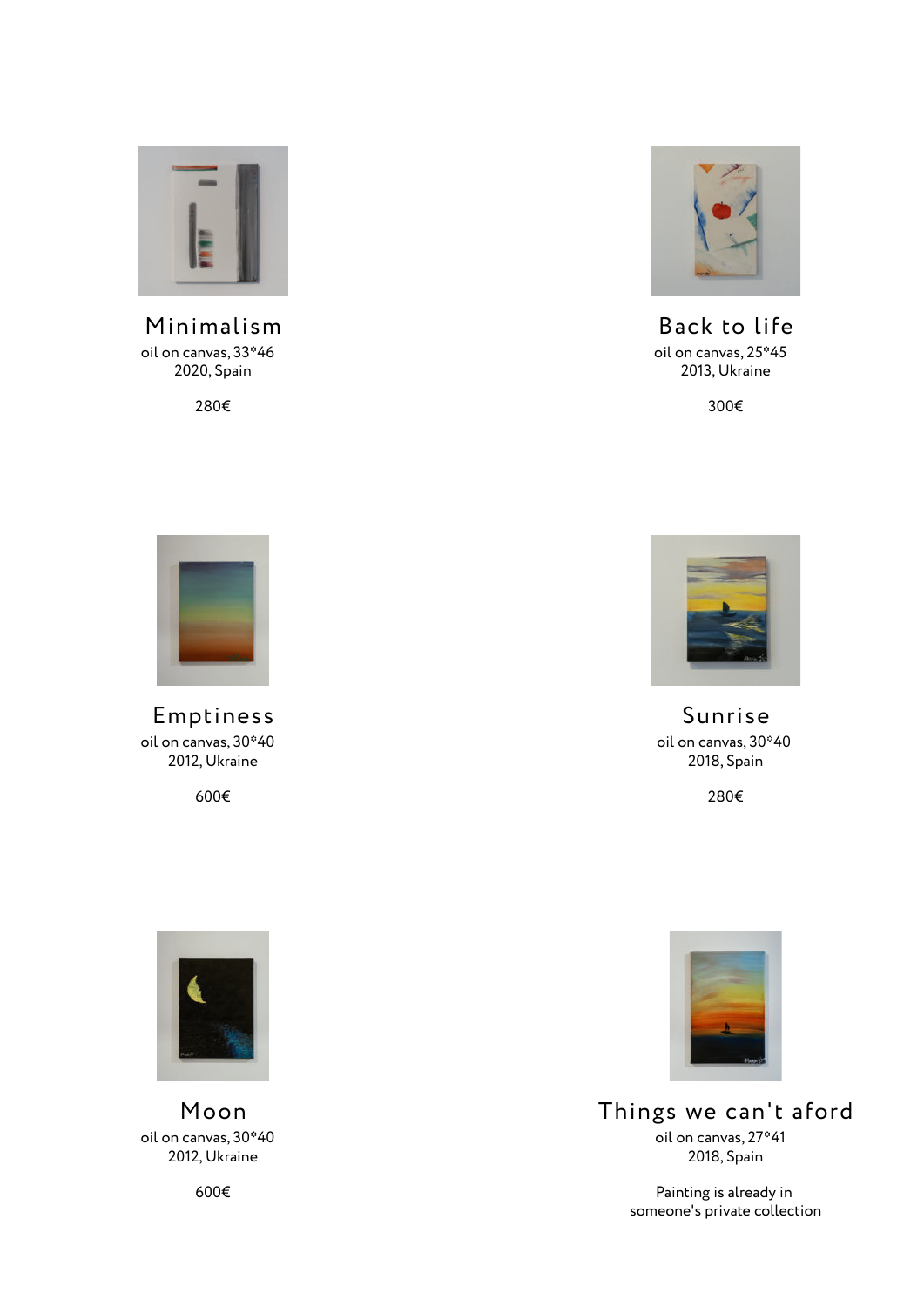

oil on canvas, 35\*27 2017, Spain Barcelona

600€



oil on canvas, 35\*27 2017, Spain Love is

450€



oil on canvas, 35\*27 2017, Spain Night

600€



oil on canvas, 40\*40 2017, Spain First impression

280€



oil on canvas, 20\*60 2020, Spain Up in the air - Sunset



oil on canvas, 20\*60 2020, Spain Up in the air - Morning



oil on canvas, 20\*60 2020, Spain Up in the air - Night

280€

280€